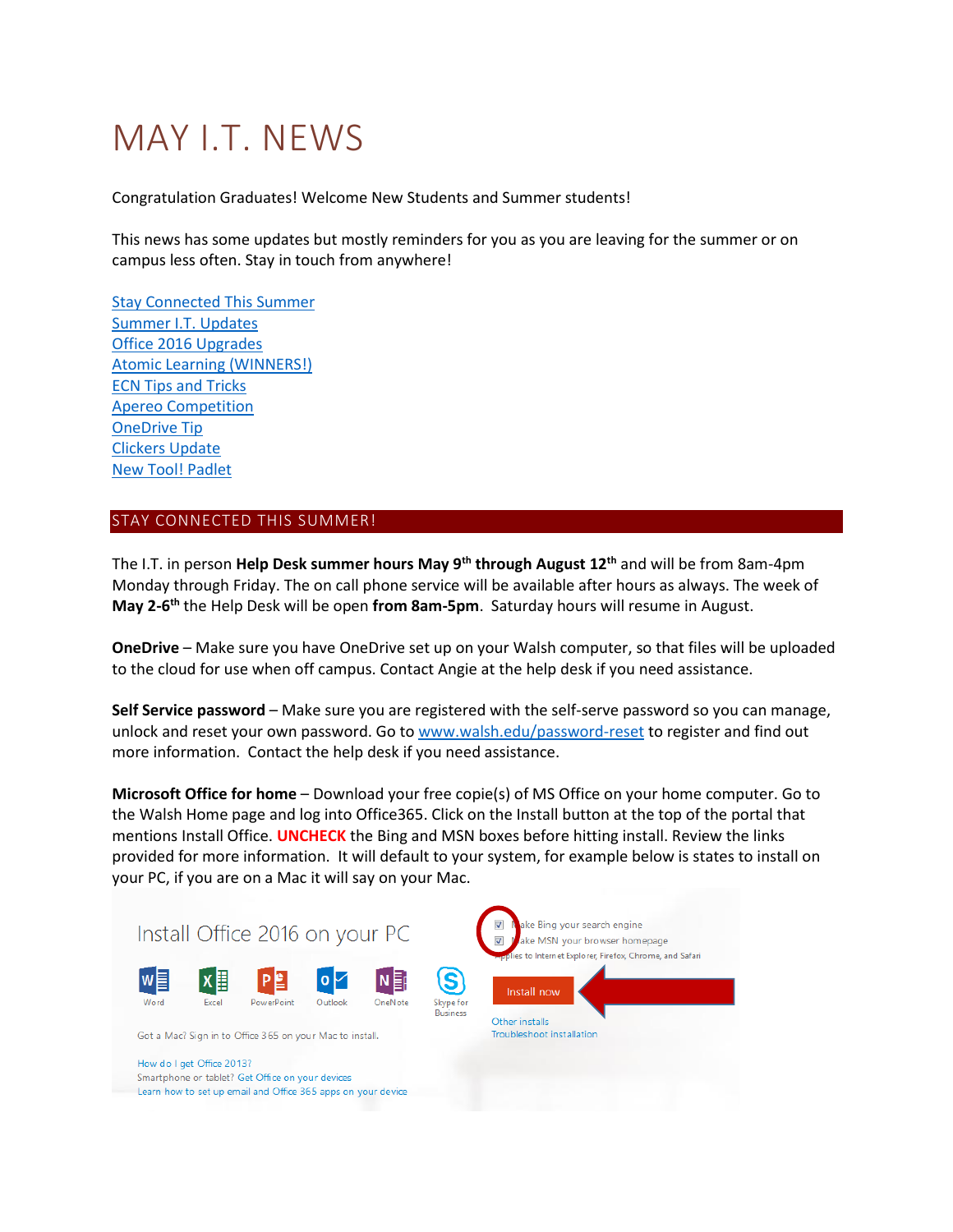If you do not see this at the top, scroll to the bottom of the page. If you have downloaded it once it will drop to the bottom of the page. You can use it on up to 5 devices of each (Mac, PC, mobile).

# REMINDER!

# <span id="page-1-0"></span>SUMMER I.T. UPDATES

Keep an eye on your Walsh email this summer as I.T. will have some new updates!

- Our mobile app is scheduled to be out later this month, watch your email for when it is released!
- Coming Soon! We will be on Facebook and Twitter to get the I.T. News out using a different medium
- More features and improvements this summer STAY TUNED!

# <span id="page-1-1"></span>OFFICE 2016 UPGRADES

I.T. will be upgrading all office and lab computer to have Office 2016 this summer. Please be aware we will be entering offices to do these updates and other routine computer maintenance.

To learn more about Office 2016, check out the Atomic Learning tutorial [What's New in Office 2016](https://www.atomiclearning.com/highed/new-office-2016-bigger-brains-training)

# <span id="page-1-2"></span>ATOMIC LEARNING

# **Congratulations to the winners of our contest!**

Lee Horrisberger Mark Rogers Karen Pergola John Morvay

These faculty members utilized Atomic Learning in their ECN courses using the new add in feature. Ask them how it worked. Stop by Jennifer's office in 212 Farrell to pick up your prize.

# **New Updates to Atomic Learning**

Atomic Learning had been creating some great new non-tech skills videos for students and instructors.

Log into Atomic Learning at<https://secure2.atomiclearning.com/sso/cas/walsh> and then view the links below.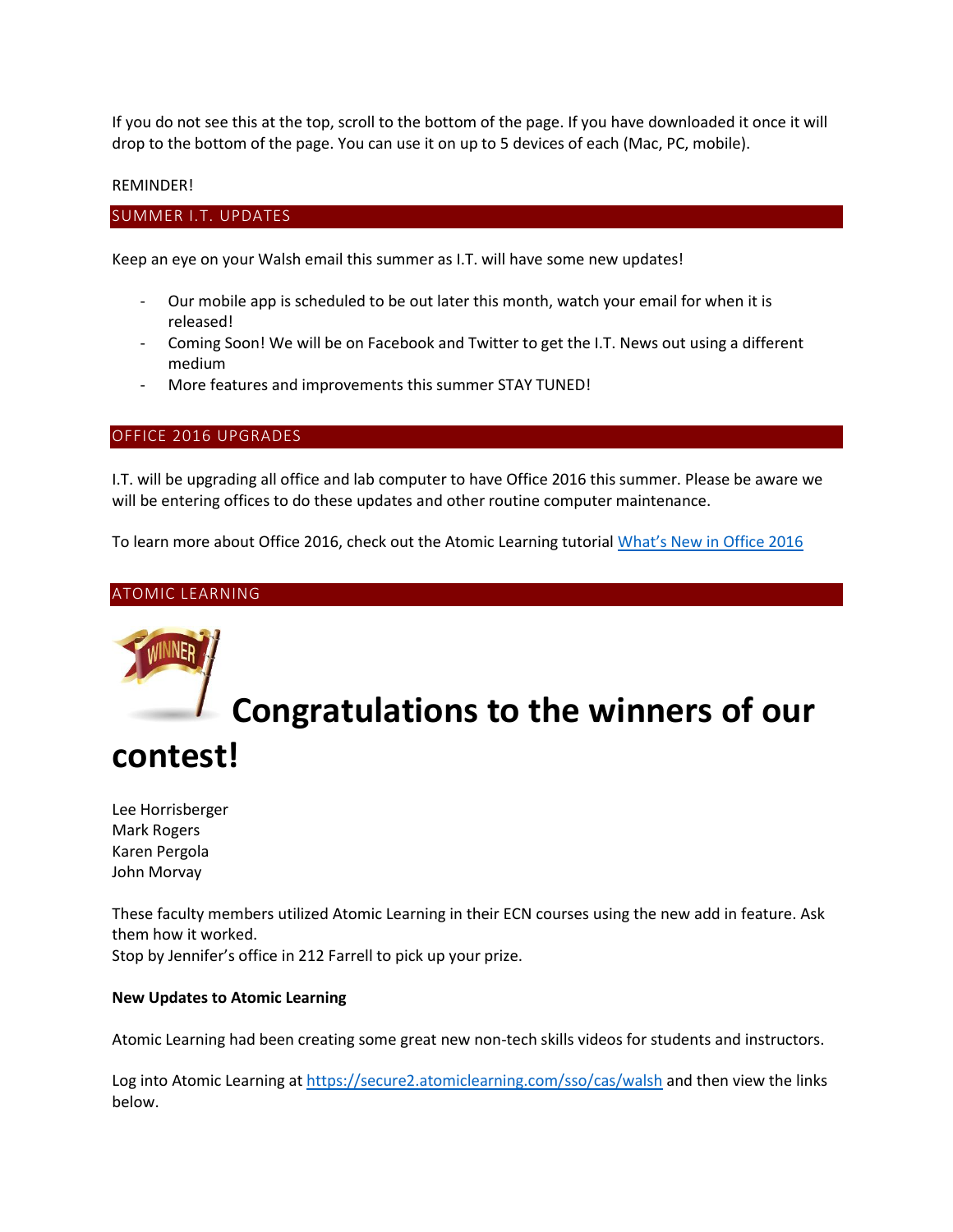Student Success Tutorials available [here](https://www.atomiclearning.com/highed/home?q=being+a+college+student&selected_apps=Being+a+College+Student&selected_topics=All+topics&selected_categories=) College Readiness Tutorials availabl[e here](https://www.atomiclearning.com/highed/home?q=college+readiness&selected_topics=All+topics&selected_categories=) Ideas for Instructional Strategies [here](https://www.atomiclearning.com/highed/home?q=instructional+strategies&selected_topics=All+topics&selected_categories=)

Check out some of their **new topics**! Instructional Video Best Practices What Makes a Good Researcher? Grammar 101 Overcoming Test Anxiety

Atomic Learning will be updating their format this summer– watch your email for information when that happens. A new framework and layout.

# **Top 10 April Tutorials watched**

- 1. InDesign CS4 Advanced Training
- 2. Photoshop CS4 Intro Training
- 3. Creating a Website Using WordPress 4.1
- 4. Excel 2013 Intro Training
- 5. What Do I Need to Consider When Accepting a Job?
- 6. Mastering Excel 2013
- 7. Excel 2016
- 8. Online Marketing 101
- 9. Being Savvy Online
- 10. Excel 2010 Intermediate Training

# <span id="page-2-0"></span>ECN TIPS AND TRICKS

You may find that you just have too many terms on your My Courses tab in ECN. If you are teaching a cross listed course or two sections of the same course and have combined the rosters for the courses and still have the unpublished course, there is way to archive courses from the My Courses listing that you don't want to see.

1. Click the My Workspace tab on the top right of ECN.



2. Click on Preferences on the left side menu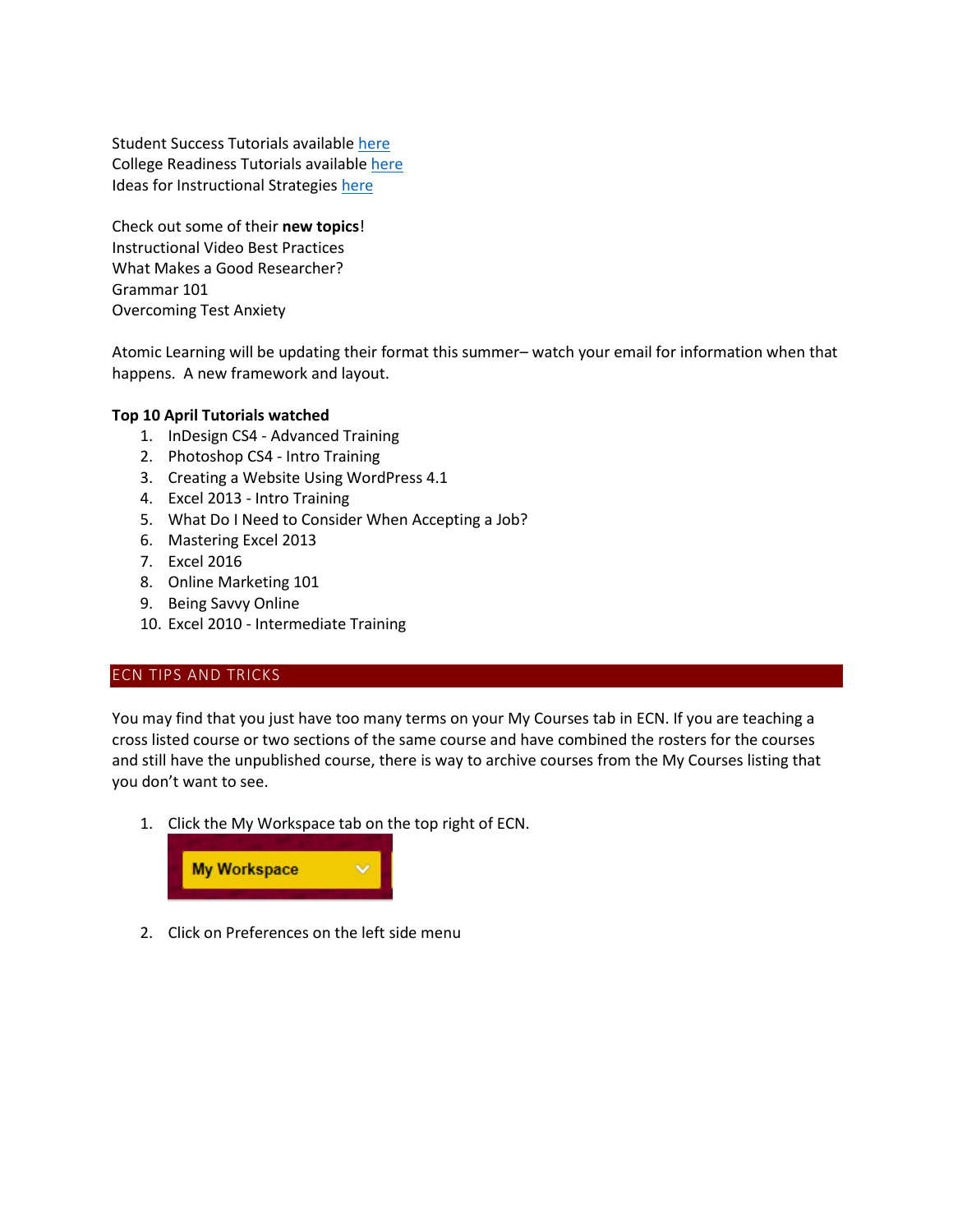

3. Drag and drop from the center area (Active Sites) to the right Archived Sites.

| <b>Active Sites (your drawer)</b> | Archived Sites (will display in Worksite<br>alphabetically) |
|-----------------------------------|-------------------------------------------------------------|
| 21c Fac Fell A Su13               |                                                             |
| 21c Fac Fell B Su14               | Degree Completion Program                                   |
| <b>BUS 326 IQ Sp15</b>            |                                                             |
|                                   |                                                             |

4. In addition, you can drag ONE course to show in the center area to the left (Favorite Sites) as your favorite or most commonly used site.

Favorite Sites (in top bar)

| My Workspace                    |  |
|---------------------------------|--|
| <b>Administration Workspace</b> |  |

5. Click Update Preferences at the bottom of the page to save.<br>U Course name/des

**Update Preferences** 

You can add them back in or make changes at any time by repeating the steps above and just drag them from Archived to Active.

Questions, contact Jennifer or John.

# APEREO ATLAS COMPETITION

The winners of the Apereo competition (parent organization of Sakai, our ECN platform) were announced in April

There were 3 winners and 2 honorable mentions. The winners showed very innovative ways of using Sakai and other tools for teaching.

Check out the website for more information <https://www.apereo.org/content/2016-atlas-winners>